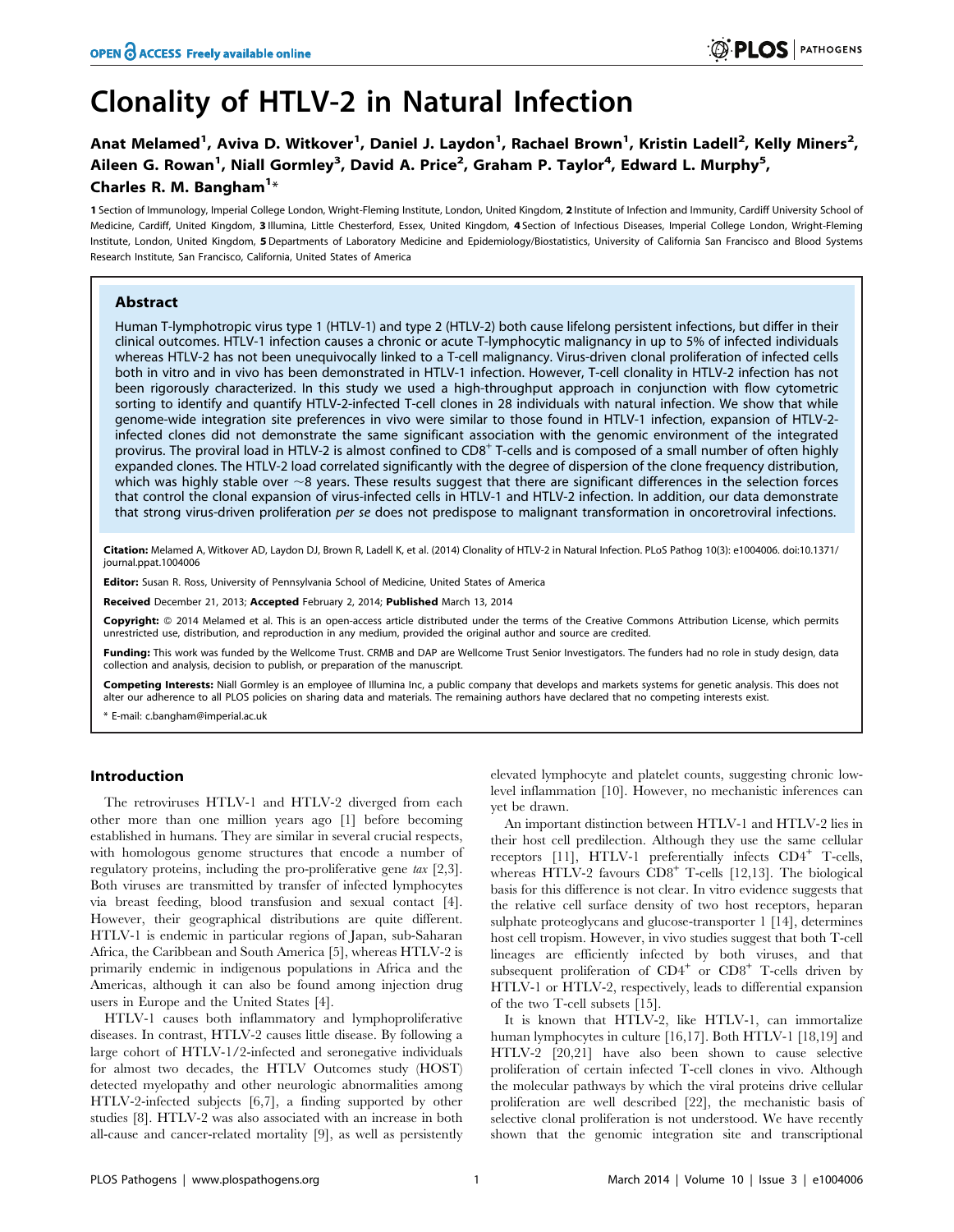#### Author Summary

The two human retroviruses HTLV-1 and HTLV-2 are similar in their structure, replication cycle and the manner through which they spread between and within individuals. They differ in their preferred host T-cell type and in their possible clinical outcomes. HTLV-2 has not been linked with a specific disease, whereas HTLV-1 infection can cause leukemia and profound neuropathology. It is well established that HTLV-1-infected cells undergo clonal expansion in infected individuals, but little is known about clonality in HTLV-2 infection. In this work, we demonstrate that the extent of HTLV-2-infected cell expansion significantly exceeds that of HTLV-1-infected cells in healthy carriers, approximating instead to that observed in patients with HTLV-1-associated leukemia. Furthermore, we show that HTLV-2 characteristically resides in a small number of expanded clones that persist over time, and that the degree of oligoclonality significantly correlates with viral burden in HTLV-2-infected individuals. These results highlight the distinction between in vivo clonal proliferation and malignant transformation, and suggest that the infected cell type may be a more important determinant of clinical outcome in retroviral infections.

orientation of the provirus relative to the nearest host gene play important roles in determining selective HTLV-1 clonal abundance in vivo [23,24]. However, the total number of infected clones in a single host has not been accurately determined until recently. It was previously estimated that the number of clones in a typical HTLV-1-infected host was of the order of 100 [25], and that individuals with the inflammatory disease HAM/TSP had a smaller number of more abundant clones, i.e. a more oligoclonal distribution. However we have shown [23,24] (Laydon et al., manuscript submitted) that the total number of clones is in fact 100-fold to 1,000-fold greater (median 28,000), and that patients with HAM/TSP differ from asymptomatic carriers in that they have a larger number of clones rather than a more oligoclonal distribution. In HTLV-2 infection, neither the number nor the absolute or relative abundance of infected T-cell clones has been quantified. It has been suggested that the greater in vitro IL-2 dependency of HTLV-2-infected cells might lead to decreased clonal proliferation in vivo, which might in turn explain the difference in oncogenic potential between the two viruses [26].

In this work, we investigated natural HTLV-2 infection by quantifying the viral burden in  $CD4^+$  and  $CD8^+$  T-cells, comparing the clonal distribution of HTLV-2-infected peripheral blood mononuclear cells (PBMCs) to that observed in HTLV-1, and examining the genomic environment of integrated HTLV-2 proviruses. For these purposes, we adapted our recently described high-throughput method for the identification, mapping and quantification of retroviral integration sites, which we have used previously to study host factors associated with clonal abundance, proviral expression and disease progression by tracking infected clones using the genomic coordinates of retroviral integration sites [24,27–29] (Hodson et al., manuscript submitted). This method also allows us to calculate, using the Gini index [30], the degree of oligoclonality and the relative in vivo clonal expansion of infected clones.

# Results

### HTLV-2 is largely restricted to  $CD8<sup>+</sup>$  T-cells

To determine the relative contributions of  $CD4^+$  and  $CD8^+$ T-cells to the HTLV-2 proviral load, PBMCs from 28 HTLV-2-seropositive carriers were sorted by flow cytometry into separate  $CD3^+$   $CD4^+CD8^-$  and  $CD3^+CD4^-CD8^+$  populations. Integration sites were then mapped and quantified in DNA extracted from both sorted and unsorted cells using our previously described [23] method.

We assumed that HTLV-2 infects a single-positive CD4<sup>+</sup>CD8<sup>-</sup> or  $CD4\degree$ CD8<sup>+</sup> T-cell, and attributed the integration sites found in the unsorted sample to either  $CD4^+$  or  $CD8^+$  cells based on the sorted sample in which they were found more frequently. Across all samples,  $50\%$  of sites (representing  $>99\%$  of proviruses) could be attributed in this manner.

Although the number of  $CD4^+$  cells isolated by flow sorting exceeded the number of  $CD8<sup>+</sup>$  cells in the majority of samples, HTLV-2 was identified chiefly in the CD8<sup>+</sup> fraction, whether quantified as the number of sequencing reads or the number of proviruses (Supplementary Figure S1). In 15 out of 16 patients (those with sufficiently high numbers of detected proviruses) the HTLV-2 load was almost wholly confined to CD8<sup>+</sup> cells  $(mean = 96.3\%, median = 98.7\%); a mean of only 0.3\% (median = 96.3\%);$ an =  $0\%$ ) was positively attributed to CD4<sup>+</sup> cells (Figure 1). In the remaining individual, the majority of the HTLV-2 load was found in  $CD4^+$  cells.

### The genomic environment of integrated HTLV-2 provirus

We analysed proviral integration sites in PBMCs isolated from 28 HTLV-2-infected individuals and 16 HTLV-1-infected individuals without malignant disease. At the nucleotide level, the consensus sequence flanking HTLV-2 genomic integration sites was very similar to that reported for HTLV-1 infection [31], with bias towards GT at positions -3 and -2, respectively, and AC at positions 8 and 9, respectively, across the 6 base repeat (Supplementary Figure S2). The chromosomal distribution of integration sites was similar for HTLV-1 and HTLV-2 (Figure 2A):



Figure 1. HTLV-2 infection is found almost exclusively in  $CDB<sup>+</sup>$ T-cells. Cryopreserved PBMCs from 28 HTLV-2-infected individuals were sorted by flow-cytometry into separate  $CD3^+CD4^+CD8^-$  and  $CD3+CDA-CDB<sup>2</sup>$  cell populations. Integration site content was determined by high-throughput sequencing for both sorted populations and unsorted PBMCs. In the unsorted cells, integration sites were positively assigned to CD4<sup>+</sup> or CD8<sup>+</sup> cells based on the sorted fraction in which the same sites were found. The proportion of the load was calculated as the sum of the relative frequencies of the clones. Unknown – proportion of the load made up by clones that were not resampled in either the  $CD4^+$  or  $CD8^+$  fraction. Since the redetection of clones is most unlikely if proviral load is very low, only individuals in whom  $>$ 100 proviruses were found are shown here. doi:10.1371/journal.ppat.1004006.g001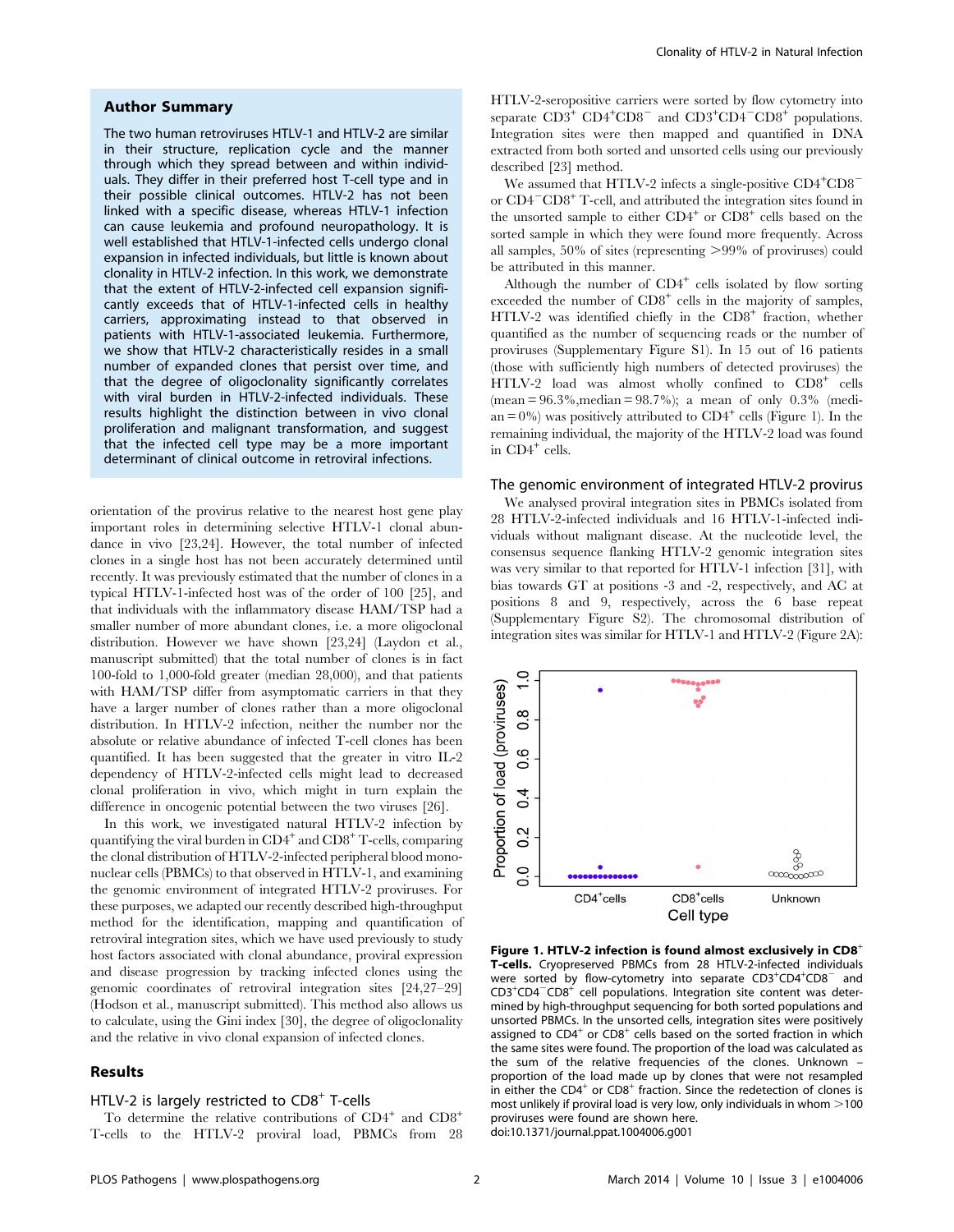In each case the frequency of integration sites detected in certain chromosomes in vivo was remarkably greater (e.g. chromosome 13) or lower (e.g. chromosome 10) than expected by chance.

HTLV-1 and HTLV-2 were also similar with respect to features of the genomic environment flanking the provirus. In particular, activating and repressive histone marks were similarly enriched at integration sites compared to random expectation for both viruses (Figure 2B). Previously, we found that HTLV-1 integration was significantly more frequent than expected on a random basis in proximity to ChIP-seq-verified binding sites for certain transcription factors and chromatin modifying proteins, most notably STAT-1, p53 and HDACs [24]. In vivo, proviruses also lie near these binding sites more frequently than expected by chance. In the present study, we reproduced this observation in an independent cohort of HTLV-1-infected individuals, and observed a similar integration targeting preference for HTLV-2 (Figure 2C). Although the magnitude of bias toward these genomic sites was very similar for both viruses, statistical significance was lower in the case of HTLV-2, most likely owing to the lower number of total integration sites.

# HTLV-2 integration is characterized by small numbers of expanded clones

In an earlier study, we showed that HTLV-1 infection is characterized by very large numbers of clones (over 4,000 unique integration sites [UIS] have been observed in 10 µg of PBMCderived DNA) and that much of the load (in non-malignant cases) is composed of low abundance clones [23]. We confirmed this observation here for HTLV-1, but the clonal distribution in HTLV-2 infection showed several marked differences (Figure 3A). Significantly lower numbers of unique integration sites were identified in samples from HTLV-2-infected individuals (median 16 UIS) than those from HTLV-1-infected individuals (median 766 UIS; Figure 3B). Using the recently developed biodiversity estimator 'DivE' (Laydon et al., manuscript submitted), HTLV-1 infected subjects were estimated to carry a median of 31,710 distinct clones in the blood (consistent with previous estimates for HTLV-1), whereas HTLV-2-infected subjects were estimated to carry a median of only 976 clones ( $p<0.001$ , Mann-Whitney test; Figure 3C).

The distribution of proviral load across identified clones also differed significantly between HTLV-1 and HTLV-2. To compare the two viruses, we used the oligoclonality index [23], a parameter based on the Gini index, as a measure of dispersion describing the magnitude of unevenness of a frequency distribution. The oligoclonality index ranges between 0 and 1, where a value of 0 represents a distribution in which each clone constitutes an equal share of the proviral load, and 1 represents an upper bound where the load is effectively made up by a single clone. A median oligoclonality index of 0.34 was observed in non-malignant HTLV-1 carriers, consistent with our previous findings. In contrast, the oligoclonality index was remarkably variable between HTLV-2-infected individuals, and on average significantly higher than in HTLV-1-infected individuals (median  $0.73$ ,  $p<0.001$ , Mann-Whitney test; Figure 3D). Furthermore, the proportion of singletons (clones identified only once) was significantly lower in HTLV-2 infection (median = 1.96%) than in HTLV-1 infection (median  $= 37.17\%$ , p $< 0.001$ , Mann-Whitney test; Figure 3E).

# Features of clonal expansion and proviral load in HTLV-2 infection

The difference in clonal distribution between HTLV-1 and HTLV-2 was also apparent when measuring the absolute

abundance of each clone as copies per 10,000 PBMCs (Figure 4A). In particular, highly expanded clones (i.e. those that each made up more than 0.1% of PBMCs) represented 20% of all HTLV-2 clones but only a fraction of all HTLV-1 clones (0.18%).

We reported previously that the genomic environment flanking the integration site appears to play a role in determining the equilibrium abundance of a given clone in vivo [23,24]. The positive effect of integration within 10 kb of a RefSeq transcription start site on the abundance of HTLV-1 clones was observed here again  $(p = 0.04$ , chi-squared test for trend), but there was no correlation between the abundance of HTLV-2 clones and the proximity of a RefSeq gene (Figure 4B).

Whereas there was no significant correlation between the oligoclonality index and the proviral load in HTLV-1 infection  $(p = 0.681, rho = 0.112, Spearman's test)$ , we observed a highly significant positive correlation ( $p = 0.0015$ , rho = 0.599, Spearman's test) between these parameters in HTLV-2 infection (Figure 4C). In contrast, the proviral load in HTLV-1 infection was more strongly correlated with the total number of clones  $(p<0.001$ , rho = 0.785, Spearman's test) compared to that in HTLV-2 ( $p = 0.0019$ , rho = 0.578, Spearman's test; Figure 4D).

# Clonal distribution in HTLV-2 infection does not change over time

To test whether the expanded clones observed in HTLV-2 infection were long-lived, we analysed integration site content in samples collected at an earlier time point (range = 7.5 to 14.4 years, median = 9.9 years) from 10 of the HTLV-2-infected individuals in our cohort. The vast majority of the load  $(\text{median} = 96\%)$  at the later time-point was represented by clones already present at the earlier time-point (Figure 5A). These clones did not change significantly in terms of their relative abundance; those representing  $>1\%$  of the load at the later time-point were significantly more likely to make up  $>1\%$  of the load at the earlier time-point and vice versa ( $p$ <0.001, OR = 7.73, Fisher's exact test; Figure 5B).

# Discussion

Both HTLV-1 and HTLV-2 infect the susceptible host by the same routes, and propagate within the host by the same two nonmutually-exclusive routes: the infectious route, which results in proviral integration at a new genomic site; and the mitotic route, where the provirus is replicated passively when the infected cell undergoes DNA replication and mitosis. It therefore benefits these viruses to drive proliferation of the infected cell. Indeed, the Tax proteins from both HTLV-1 and HTLV-2 have been shown in vitro to accelerate progression through the cell cycle, inhibit apoptosis and transform cells [3,32,33]. Consistent with these in vitro observations, we showed previously using metabolic labelling that cells spontaneously expressing the HTLV-1 Tax protein ex vivo proliferate faster in vivo [34].

HTLV-1 infection causes a chronic or acute T-lymphocytic malignancy in up to 5% of infected individuals [35,36]; however, HTLV-2 is not unequivocally linked to a T-cell malignancy. Compared with the HTLV-1 Tax protein, HTLV-2 Tax is more dependent on IL-2 for the transformation of cells in culture [37]. This observation led to the suggestion that HTLV-2 would cause less in vivo proliferation of infected cells than HTLV-1, which in turn would decrease the oncogenic potential of the virus [26]. However, two lines of evidence go against this model. The first is the recent finding that HTLV-2 Tax has a greater in vitro immortalization capacity than HTLV-1 Tax in primary human T cells [38,39]. The second is the finding reported here that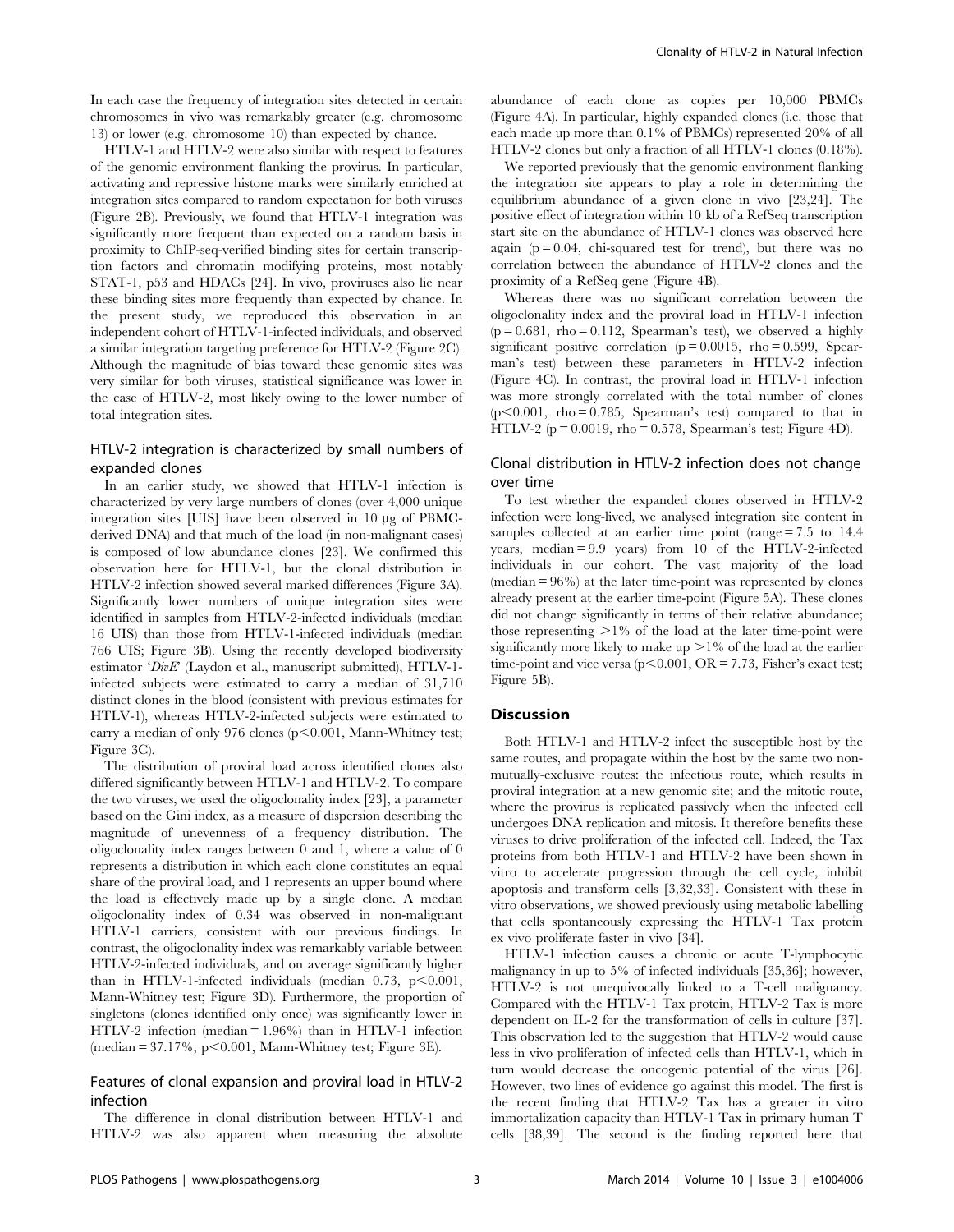

Figure 2. HTLV-1 and HTLV-2 integrate in similar genomic environments. Cells from 28 HTLV-2-infected and 16 HTLV-1-infected subjects were tested for genomic integration site preferences. (A) The ratio of the proportion of sites found in each chromosome (out of the total integration sites found for each virus) to the proportion of randomly generated (in silico) sites in the same chromosome. The yellow dashed line represents random sites (ratio = 1). (B) The number of histone marks (post-translational modifications) in three given windows across integration sites (for example, the 2k window incorporates 1,000 bases on either side of an integration site) compared to the number of histone marks in the same window across random sites. Statistical significance was assessed using the two-tailed Mann-Whitney test (\*  $<$  0.05, \*\*  $<$  0.01, \*\*\*  $<$  0.001). (C) The odds ratio of integration within 1 kb of given ChIP-seg sites compared to random sites. The terms upstream and downstream here refer to the 5' and 3' sides of the integrated provirus, respectively. Statistical significance was assessed using Fisher's exact test (\* <0.05, \*\* <0.001, \*\*\* <0.001). doi:10.1371/journal.ppat.1004006.g002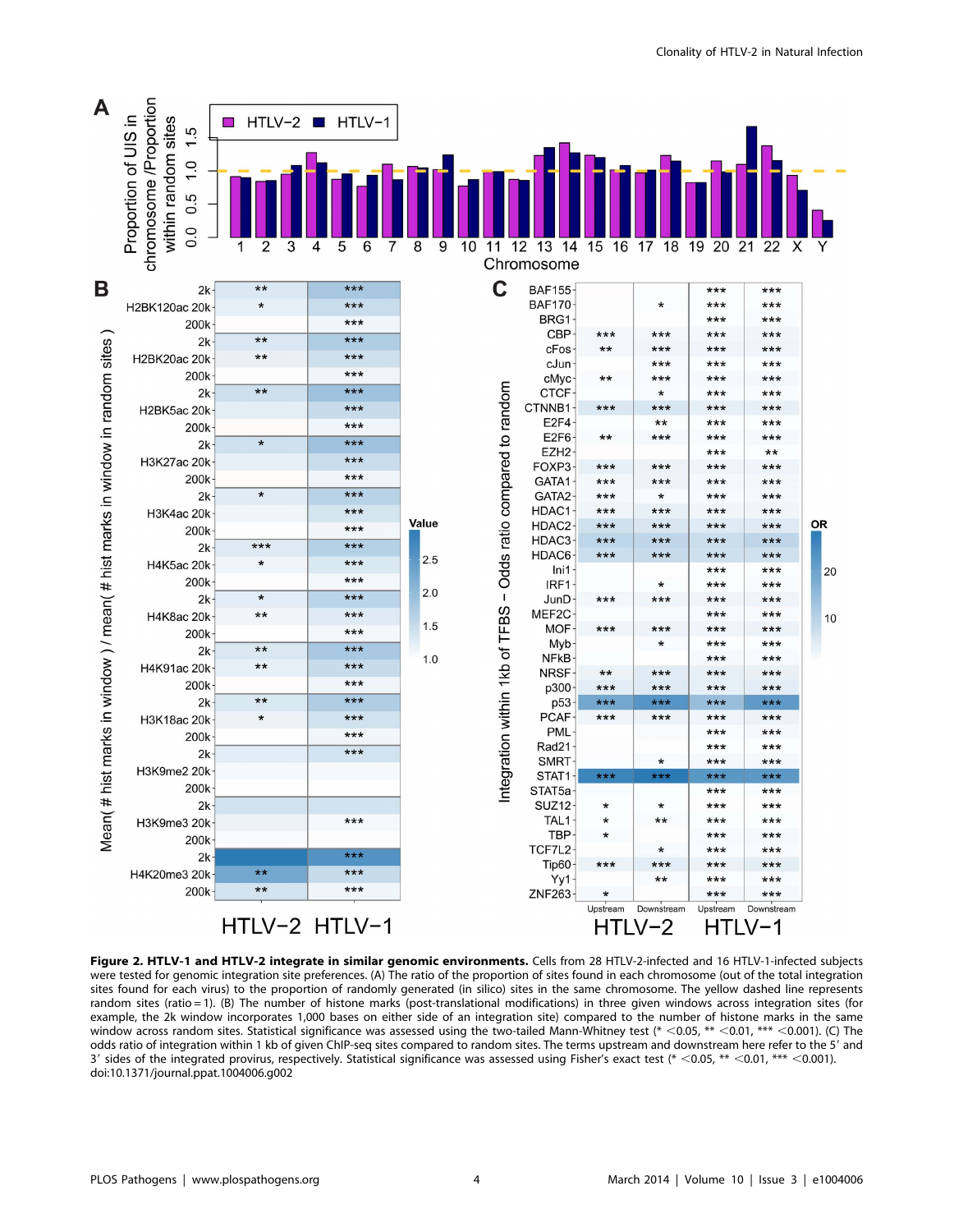

Figure 3. HTLV-2 integration is highly oligoclonal, characterized by small numbers of expanded clones. (A) Clonal distribution in representative subjects with HTLV-1 or HTLV-2 infection. The lowest observed, median and highest observed oligoclonality index values are shown. Each pie slice represents a single clone, proportional to relative abundance. Subjects with  $>100$  proviruses identified are shown.  $OCI =$  oligoclonality index. (B) The observed number of clones in each subject with HTLV-1 or HTLV-2 infection ( $p$ <0.001, Mann-Whitney test). (C) The total number of clones in the blood was estimated using the DivE estimator (Laydon et al., manuscript submitted). Only samples

containing sufficient information are shown. For each subject, the population size of infected cells in the blood was estimated based on the proviral load and average PBMC count. The estimated total number of clones in the blood was between 1 and 2 orders of magnitude lower in HTLV-2-infected subjects than in HTLV-1-infected subjects ( $p<0.001$ , Mann-Whitney test). (D) The oligoclonality index across all HTLV-1 infected subjects compared to HTLV-2-infected subjects ( $p$ <0.001, Mann-Whitney test). (E) The percentage of the load maintained by clones observed only once compared between HTLV-1 and HTLV-2  $(p<0.001$ , Mann-Whitney test). doi:10.1371/journal.ppat.1004006.g003

HTLV-2 infection in vivo results in a small number of highly expanded T-cell clones (Figure 3). Although non-malignant HTLV-1 infection can result in the preferential expansion of certain clones, including clones that contain the provirus at genomic sites with particular characteristics [23,24], HTLV-2 infection is capable of driving infected T-cells to proliferate selectively, generating clones which are often more highly expanded than those observed in non-malignant HTLV-1 infection (Figure 4A). The resulting clone frequency distribution in HTLV-2 infection is more similar to that observed in Adult T-cell Leukemia/Lymphoma (ATLL) patients than in nonmalignant HTLV-1 infection (compare, for example, Figure 3D here with Figure 2B in [23]). That is, HTLV-1 infection is characterized by a large number of distinct clones in the circulation, while HTLV-2 infection is confined to a small number of highly expanded clones (Figure 3)

The host genomic environment flanking HTLV-2 integration sites in vivo closely resembles that of HTLV-1 integration sites. Similarities are evident at the nucleotide and the chromosome levels, and when examining particular genomic features known to be more frequent in proximity to HTLV-1 integration sites than expected by chance [24] (Figure 2). This observation is likely to result from the similarity between the HTLV-1 and HTLV-2 integrases, leading to shared targeting preferences during initial infection and integration. Since the samples analysed here (for both viruses) were drawn from patients infected for many years, this result suggests that there are also similar selection forces acting upon the infected cells in vivo in the two respective infections; the major selection force that differs between infected individuals is likely to be the acquired immune response, in particular cytotoxic CD8<sup>+</sup> T-lymphocyte (CTL) activity [40].

The selection forces that act upon HTLV-1-infected clones have been the subject of many previous studies [41]. Two principal opposing forces govern the abundance of each clone in vivo: the ability of the clone to proliferate (e.g. through Tax-mediated cell proliferation or through antigen-mediated activation), and the susceptibility of the clone to elimination by CTL-mediated cell killing. We recently demonstrated that the genomic environment at the proviral integration site is associated with the clonal expansion in HTLV-1-infected individuals and with the tendency of a given clone to express the HTLV-1 Tax protein [23,24]. Further, cells that spontaneously expressed the HTLV-1 Tax protein belonged more frequently to low-abundance clones in vivo compared with non-Tax-expressing cells, suggesting that the expression of this dominant T-cell immunogen [42,43] limits proliferation in vivo. We suggest that this limited proliferation of Tax-expressing cells is due to counter-selection by the abundant, chronically activated Tax-specific CTLs.

The immune response to HTLV-2 proteins is less well understood. Oliveira and colleagues showed that high frequencies of CTLs specific for HTLV-2 Tax can be found in the circulation of HTLV-2 carriers [44]. Thus, while the genomic site preferences for HTLV-1 were mirrored in HTLV-2 infection, it is surprising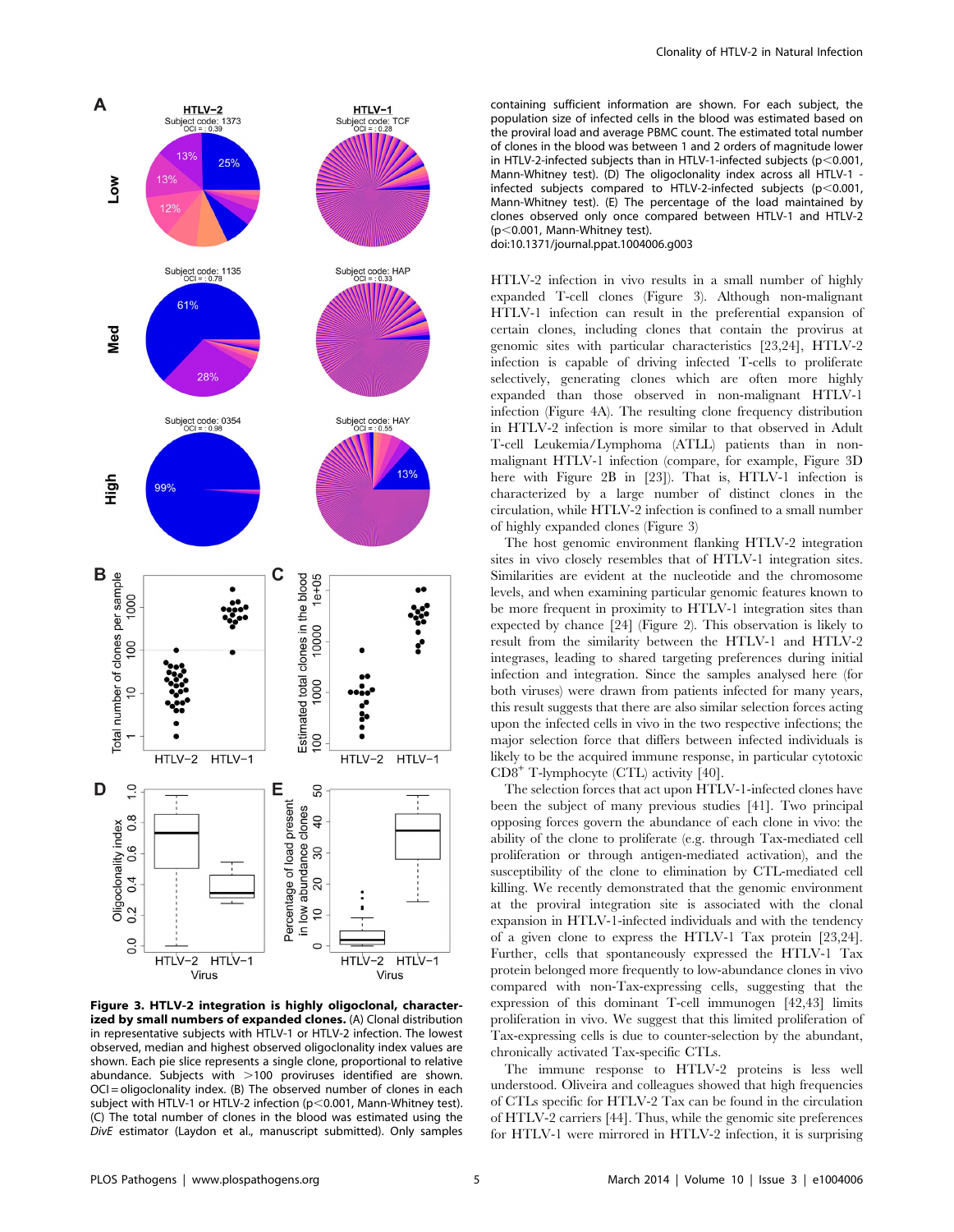![](_page_5_Figure_0.jpeg)

Figure 4. HTLV-2 integration site and clonal expansion. (A) The distribution of integration sites according to clonal abundance. Abundance was quantified by the number of copies estimated in a clone per 10,000 PBMCs (based on relative abundance and proviral load). Abundance bins are defined on a logarithmic scale. (B) The proportion of sites within 10 kb of a RefSeq gene for each abundance bin. A significant positive trend ( $p = 0.04$ , chi-squared test for trend) was detected for HTLV-1 but not for HTLV-2. (C) Oligoclonality index (OCI) versus log<sub>10</sub>(proviral load) for each virus. A strong positive correlation (p = 0.0015, Spearman's test) was detected between these parameters for HTLV-2 but not for HTLV-1( $p = 0.681$ , Spearman's correlation). (D) The total number of unique integration sites (UIS) identified in each PBMC sample versus  $log_{10}(p_{\text{roviral}})$  for each virus (p<0.001 for HTLV-1,  $p = 0.0019$  for HTLV-2, Spearman's test). doi:10.1371/journal.ppat.1004006.g004

that the integration site plays a lesser role as a determinant of clonal expansion in HTLV-2-infected individuals (Figure 4B).

Although abundant clones (absolute abundance  $>10$  cells per 10,000 PBMCs) represent only a small fraction of all infected clones in HTLV-1 infection, they represented approximately 20% of all HTLV-2 clones in this study (Figure 4A). There are two possible explanations for this discrepancy: either HTLV-2 clones are not controlled as efficiently as HTLV-1 clones by the immune response, or there is an unidentified driver (in addition to the virus itself) that determines the proliferation of HTLV-2 clones. One potential additional driver is antigenic stimulation of the infected cells.

Regardless of the forces that drive this vigorous clonal proliferation of HTLV-2-infected cells, the observed correlation

![](_page_5_Figure_6.jpeg)

Figure 5. HTLV-2 expanded clones are long-lived and stable. Integration sites identified in PBMCs from an early time-point (T1, median = 9.9 years) were compared to those identified in the same HTLV-2-infected subjects at the present time-point (T2). (A) The percentage of proviral load (cumulative relative abundance) at each time-point represented by clones also present at the other time-point. (B) For clones found at both time-points, expanded clones ( $>1\%$  of load) at any one time-point were significantly more likely to be expanded at both time-points ( $p<0.001$ , Fisher's exact test). doi:10.1371/journal.ppat.1004006.g005

between the oligoclonality index and proviral load in HTLV-2 infection (a correlation not observed in non-malignant HTLV-1 infection, see Figure 4C) suggests that clonal proliferation plays a greater role in determining the viral burden of HTLV-2 than it does in HTLV-1. Conversely, in HTLV-1 infection, the total number of clones is more important as a determinant of viral burden (Figure 4D), consistent with previous observations [23,28]. We conclude that the proviral load in HTLV-1 infection – and therefore the risk of both inflammatory and malignant disease – is determined primarily by the extent of infectious spread of the virus, and that oligoclonal proliferation per se, contrary to previous belief, does not contribute to HTLV-1-associated diseases. It remains an important question whether infectious spread is mainly confined to the early stages of infection or whether it persists indefinitely, with continual formation and destruction of many low-abundance clones. Work is now in progress to quantify the ratio of infectious spread to mitotic spread in these two infections.

Given the observations that HTLV-2-infected clones proliferate to a greater extent than many HTLV-1-infected clones in vivo, and that HTLV-2 shows transformation potential in vitro [3,45], it is puzzling that HTLV-2 is not associated with a T-cell malignancy. One potential explanation is that the expansion of HTLV-2 clones in vivo is short-lived, and that major clones succeed each other over time. To test this possibility, integration sites and clonal distribution in PBMCs taken at an earlier timepoint in the infection were compared to those identified  $\sim$ 10 years later in 10 HTLV-2-infected individuals. Although there was no significant difference in the oligoclonality index or the total number of clones after correcting for the different numbers of proviruses detected (not shown), the bulk of the load at the later time-point (median = 96%, Figure 5A) belonged to clones already present at the earlier time-point, and that these clones principally maintained their expanded state over that period of time (Figure 5B). A similar observation was made in HTLV-1 infection by Gillet et al [23]. These observations reinforce the conclusion reached above that oligoclonal proliferation of infected T-cells in vivo does not in itself predispose to malignant disease in these retroviral infections.

To determine the proportion of the proviral load carried by  $CD4^+$  and  $CD8^+$  T-cells, we analysed the relative contribution of each identified clone to the load to calculate the cumulative contribution of each cell type. Using this method we found that HTLV-2 was primarily restricted to CD8<sup>+</sup> T-cell clones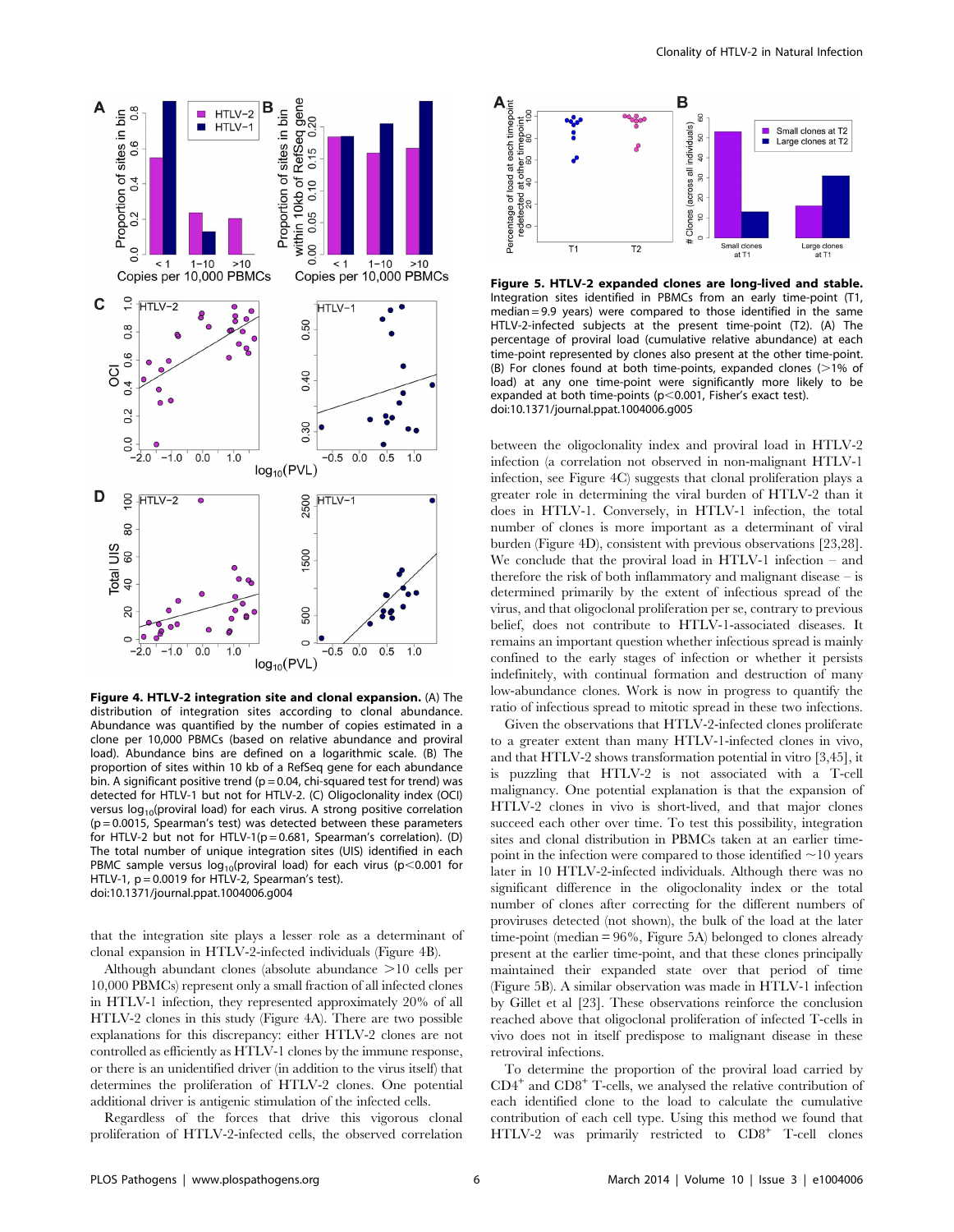(mean = 96.3%; Figure 1). The main limitation of this method is the sampling probability - i.e. the chance of redetection. If a clone is detected in unsorted PBMCs but not in the sorted sample it is not possible to attribute the clone to either  $CD4^+$  or  $CD8^+$  cells, or to distinguish the lack of redetection by chance from the possibility that the load is present in a different cell type (e.g. B cells [46]). However, since more abundant clones are more likely to be redetected in repeated experiments (N. Gillet and H. Niederer, unpublished observations), the fact that 70% of highabundance clones (each constituting  $>1\%$  of the load) were redetected compared with only 40% of low-abundance clones (each constituting  $\langle 1\%$  of load) in one of the cell-sorted populations suggests that low clone abundance, rather than an untested cell type, was responsible for the small fraction of the load not identified within either the CD4<sup>+</sup> or CD8<sup>+</sup> T-cell compartments.

It remains unclear what controls the proliferation of HTLV-2 clones in vivo, and what mechanisms underlie the difference in oncogenic potential of the two viruses. Possible factors include differences between HTLV-1 and HTLV-2 in the actions of the respective Tax protein [47] or the antisense proteins HBZ (HTLV-1) and APH-2 (HTLV-2) [48]. Also, CD4+ and CD8+ T cells may differ in their susceptibility to malignant transformation. A useful insight may be found by examining the clonal distribution of CD8<sup>+</sup> cells infected with HTLV-1. A comparison between the clonal distribution of HTLV-1 and HTLV-2 in CD8<sup>+</sup> cells may enable a distinction between effects due to infected cell phenotype and effects due to the differences in viral genome. This project is currently underway.

In summary, we report a comprehensive analysis of integration site preferences and clonal distribution in HTLV-2 infection. By comparison with similar data from HTLV-1-infected individuals, our results suggest an important distinction between virus-driven cell proliferation and virus-driven malignancy, and strengthen the conclusion that oligoclonal proliferation per se does not predispose to malignant transformation.

# Methods

#### Ethics statement

UK blood samples were obtained through the Communicable Diseases Tissue Bank at Imperial College, approved by the UK National Research Ethics Service (NRES reference 09/H0606/ 106). Samples, with data linkage, were donated by HTLV-1 or HTLV-2-infected subjects attending the National Centre for Human Retrovirology, St Mary's Hospital, Imperial College Healthcare NHS Trust, London after giving written informed consent. HOST Study approved by the University of California San Francisco Committee on Human Research.

#### Patients and cells

Cryopreserved PBMCs from 16 HTLV-1-infected and 28 HTLV-2-infected individuals were used in this study (Supplementary Table S1). Twenty-six HTLV-2-infected subjects were recruited to the HOST cohort, a long-term study of outcomes of HTLV-1 and HTLV-2 infection [49]. Two HTLV-2 and all 16 HTLV-1-infected subjects were Communicable Diseases Tissue Bank donors. Proviral load data on the HTLV-1-infected individuals were reported previously [50]. Genomic integration sites in 6 of the 16 HTLV-1-infected individuals were also studied previously, albeit at a distinct time-point in each case [23].

All DNA extractions were carried out using a DNeasy Blood & Tissue Kit (Qiagen) according to the manufacturer's protocol.

## Quantification of proviral load

HTLV-2 proviral load was quantified as reported elsewhere [51]. We used the proviral load for each patient at the nearest available time-point, because the proviral load was not always known for each at the same time-point at which clonality was analysed, and because HTLV-2 proviral load is reported to be stable over time [52]. Consistent with this assumption, our findings were not qualitatively altered by using a proviral load measurement from a different time-point.

# Cell sorting

Cells were thawed and washed, then surface-stained with directly-conjugated monoclonal antibodies specific for CD3, CD4 and CD8. Flow cytometric sorting was conducted to high purity (>98%) using a custom-modified FACSAria II (BD Biosciences). Lymphocytes were pre-gated on CD3, then sorted as  $CD4^+CD8^$ and  $CD4-CD8<sup>+</sup>$  populations. Data were analysed with FACSDiva v6 software (BD Biosciences). For each sample, DNA was extracted from both sorted populations and from a separate aliquot of unsorted PBMCs.

#### Integration site analysis

Ligation-mediated polymerase chain reaction (LM-PCR) primer binding site sequences were determined from Sanger-sequenced PCR amplicons (HTLV-1 primers: 5LTRfw –CTCGCATCT-CTCCTTCACG, 5LTRrev – CTGGTGGAAATCGTAACTG-GA; HTLV-2 primers: H2LTRfw – GACTCACCTTGGGGA-TCCAT, H2LTRrev – TTAGCCAAATGGGCGTTTTA). Identification of integration sites was performed via LM-PCR followed by high-throughput sequencing as described previously [23], using the HTLV-2-specific forward primers: H2B3 – AAGGGCTAG-GGCTTCCTGAACCTC and H2B5 – CTATAGGCAGGCC-CGCCCCAGGAG (or variants thereof according to defined LTR polymorphisms).

Prepared libraries were mixed and sequenced using either a Genome Analyzer II or a HiSeq System (Illumina). The resulting sequences were aligned to the human genome reference (hg18, excluding haplotypes, randoms and mitochondrial DNA) and HTLV-1/2 upstream sequence using the eland\_pair implementation of CASAVA 1.8.2 (Illumina).

#### Bioinformatics

Integration sites were quantified by enumerating unique shear sites as described previously [23]. Bins of absolute clonal abundance were determined by the number of copies per 10,000 PBMCs (i.e. relative clonal abundance multiplied by proviral load). In flowsorted samples, clones were attributed exclusively either to the  $CD4<sup>+</sup>$  or  $CD8<sup>+</sup>$  cell population. Six clones were initially detected in both  $CD4^+$  and  $CD8^+$  cells; in these cases the clone was ascribed to the cell type with the greater number of proviruses of that clone.

In silico sites were derived by random selection of 190,000 sites from the human genome (hg18). To eliminate any potential bias due to alignment limitation, the DNA sequences at those sites were generated using Galaxy [53,54] and back-aligned to the human genome using the same pipeline.

Annotations to the human genome (hg18) were retrieved as described previously (see Table S3 in [24]) and compared to integration sites using the R package hiAnnotator ([http://](http://malnirav.github.com/hiAnnotator) [malnirav.github.com/hiAnnotator](http://malnirav.github.com/hiAnnotator)), kindly provided by Nirav Malani and Frederic Bushman (University of Pennsylvania, Philadelphia, USA).

The *DivE* estimator was used to estimate the total number of clones, in addition to those observed.  $DivE$  involves fitting many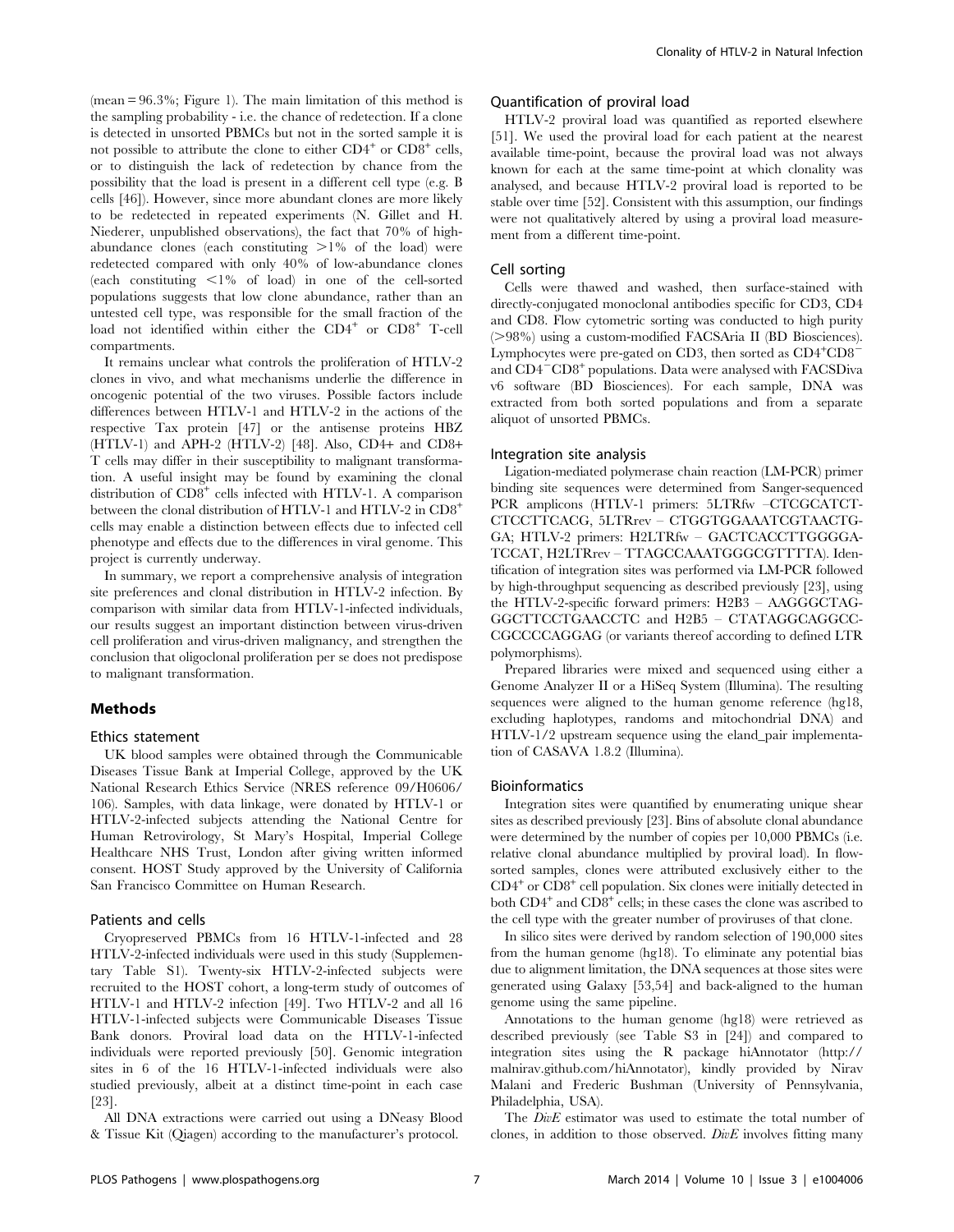mathematical models to individual-based rarefaction curves (Laydon et al., manuscript submitted). Here, individual-based rarefaction curves depict the expected number of clones against the number of infected cells sampled. Four numerical criteria are used to score each model in terms of how consistently it reproduces the total observed rarefaction curve from nested subsamples thereof. Using the geometric mean, estimates from the best-performing models are aggregated to produce the final estimate. Samples with near-linear rarefaction curve (i.e. where the curvature was less than 0.1(Laydon et al., manuscript submitted) were excluded from the analysis. Such curves imply a (biologically impossible) linear relationship between the number of infected cells and the number of clones, which is indicative of severe undersampling. Prohibitively small sample sizes of less than 150 proviruses were also excluded from the analysis. DivE requires an estimate of the number of cells in the blood N<sub>blood</sub>, for which we assume: (i) a circulating blood volume of 5L; (ii) a PBMC count of  $3\times10^9$  L<sup>-1</sup>; and (iii) each infected T-cell carries a single copy of the provirus [55]. The number of PBMCs is thus assumed to be  $5 \times 3 \times 10^9$ . Proviral load (PVL) is defined as the number of viral copies per 100 PBMCs. Therefore,  $N_{\text{blood}}$  is given by  $PVL \times 5 \times 3 \times 10^9$ .

## **Statistics**

Statistical analysis was carried out using R version 2.15.2 [\(http://www.R-project.org/](http://www.R-project.org/)). The Gini coefficient was calculated using the reldist R package ([56]; [http://CRAN.R-project.org/](http://CRAN.R-project.org/package=reldist) [package = reldist\)](http://CRAN.R-project.org/package=reldist). Two-tailed non-parametric tests including the Mann-Whitney and Fisher's exact test were used for all comparisons.

# Supporting Information

Figure S1 Experimental output per tissue type. Highthroughput sequencing analyses of integrated HTLV-2 proviruses are shown for each tissue type.  $CD4^+/CD8^+$  cells – PBMCs from 28 HTLV-2-infected subjects were sorted by flow-cytometry into distinct  $CD3^+CD4^+CD8^-$  and  $CD3^+CD4^-CD8^+$  populations. PBMCs – unsorted PBMCs from 28 HTLV-2-infected individuals. PBMC early – unsorted PBMCs isolated previously from 10 of the

# References

- 1. Salemi M, Desmyter J, Vandamme AM (2000) Tempo and mode of human and simian T-lymphotropic virus (HTLV/STLV) evolution revealed by analyses of full-genome sequences. Mol Biol Evol 17: 374–386.
- 2. Akagi T, Shimotohno K (1993) Proliferative response of Tax1-transduced primary human T cells to anti-CD3 antibody stimulation by an interleukin-2 independent pathway. J Virol 67: 1211–1217.
- 3. Ross TM, Pettiford SM, Green PL (1996) The tax gene of human T-cell leukemia virus type 2 is essential for transformation of human T lymphocytes. J Virol 70: 5194–5202.
- 4. Roucoux DF, Murphy EL (2004) The epidemiology and disease outcomes of human T-lymphotropic virus type II. AIDS Rev 6: 144–154.
- 5. Gessain A, Cassar O (2012) Epidemiological Aspects and World Distribution of HTLV-1 Infection. Front Microbiol 3: 388.
- 6. Orland JR, Engstrom J, Fridey J, Sacher RA, Smith JW, et al. (2003) Prevalence and clinical features of HTLV neurologic disease in the HTLV Outcomes Study. Neurology 61: 1588–1594.
- 7. Biswas HH, Engstrom JW, Kaidarova Z, Garratty G, Gibble JW, et al. (2009) Neurologic abnormalities in HTLV-I- and HTLV-II-infected individuals without overt myelopathy. Neurology 73: 781–789.
- 8. Araujo A, Hall WW (2004) Human T-lymphotropic virus type II and neurological disease. Ann Neurol 56: 10–19.
- 9. Biswas HH, Kaidarova Z, Garratty G, Gibble JW, Newman BH, et al. (2010) Increased all-cause and cancer mortality in HTLV-II infection. J Acquir Immune Defic Syndr 54: 290–296.
- 10. Bartman MT, Kaidarova Z, Hirschkorn D, Sacher RA, Fridey J, et al. (2008) Long-term increases in lymphocytes and platelets in human T-lymphotropic virus type II infection. Blood 112: 3995–4002.

HTLV-2-infected subjects. (A) The total number of sequencing reads for each HTLV-2 sample. (B) The total number of infected cells (distinct proviruses) identified in each HTLV-2 sample. (C) The total number of unique integration sites identified in each HTLV-2 sample.

(TIF)

Figure S2 Integration bias at the sequence level. Nucleotide sequences at the genomic sites of HTLV-2 integration are summarized by position and base. The arrow denotes the position of proviral integration. Base 1 is the first nucleotide following the integrated provirus. For each position, the relative proportion of sites containing each base is noted. Remarkably favoured (red) or disfavoured (blue) bases compared to random (in silico) sites are highlighted.

(TIF)

# Table S1 Details of subjects in study. (DOCX)

#### Acknowledgments

The authors thank Laurence Game, Adam Giess and Marian Dore (Genomics Laboratory, Medical Research Council Clinical Sciences Centre, Hammersmith Hospital, London, UK). The authors wish to thank the High Performance Computing service staff at Imperial College ([http://](http://www.imperial.ac.uk/ict/services/teachingandresearchservices/highperformancecomputing) [www.imperial.ac.uk/ict/services/teachingandresearchservices/](http://www.imperial.ac.uk/ict/services/teachingandresearchservices/highperformancecomputing) [highperformancecomputing](http://www.imperial.ac.uk/ict/services/teachingandresearchservices/highperformancecomputing)). We thank Maria-Antonietta Demontis (Section of Infectious Diseases, Imperial College London, London, UK) and the staff and donors at the National Centre for Human Retrovirology (Imperial College Healthcare NHS Trust, St Mary's Hospital, London, UK) and in the US. A list of random integration sites and essential software packages were kindly provided by Nirav Malani and Frederic Bushman (Department of Microbiology, University of Pennsylvania, Philadelphia, PA, USA).

# Author Contributions

Conceived and designed the experiments: AM NG DAP GPT CRMB. Performed the experiments: AM ADW RB KL KM AGR. Analyzed the data: AM DJL. Contributed reagents/materials/analysis tools: ELM GPT. Wrote the paper: AM DAP CRMB.

- 11. Manel N, Kim FJ, Kinet S, Taylor N, Sitbon M, et al. (2003) The ubiquitous glucose transporter GLUT-1 is a receptor for HTLV. Cell 115: 449–459.
- 12. Ijichi S, Ramundo MB, Takahashi H, Hall WW (1992) In vivo cellular tropism of human T cell leukemia virus type II (HTLV-II). J Exp Med 176: 293– 296.
- 13. Lal RB, Owen SM, Rudolph DL, Dawson C, Prince H (1995) In vivo cellular tropism of human T-lymphotropic virus type II is not restricted to CD8+ cells. Virology 210: 441–447.
- 14. Jones KS, Fugo K, Petrow-Sadowski C, Huang Y, Bertolette DC, et al. (2006) Human T-cell leukemia virus type 1 (HTLV-1) and HTLV-2 use different receptor complexes to enter T cells. J Virol 80: 8291–8302.
- 15. Kannian P, Yin H, Doueiri R, Lairmore MD, Fernandez S, et al. (2012) Distinct transformation tropism exhibited by human T lymphotropic virus type 1 (HTLV-1) and HTLV-2 is the result of postinfection T cell clonal expansion. J Virol 86: 3757–3766.
- 16. Chen IS, Quan SG, Golde DW (1983) Human T-cell leukemia virus type II transforms normal human lymphocytes. Proc Natl Acad Sci U S A 80: 7006– 7009.
- 17. Tarsis SL, Yu MT, Parks ES, Persaud D, Munoz JL, et al. (1998) Human T-lymphocyte transformation with human T-cell lymphotropic virus type 2. J Virol 72: 841–846.
- 18. Furukawa Y, Fujisawa J, Osame M, Toita M, Sonoda S, et al. (1992) Frequent clonal proliferation of human T-cell leukemia virus type 1 (HTLV-1)-infected T cells in HTLV-1-associated myelopathy (HAM-TSP). Blood 80: 1012–1016.
- 19. Wattel E, Vartanian JP, Pannetier C, Wain-Hobson S (1995) Clonal expansion of human T-cell leukemia virus type I-infected cells in asymptomatic and symptomatic carriers without malignancy. J Virol 69: 2863–2868.